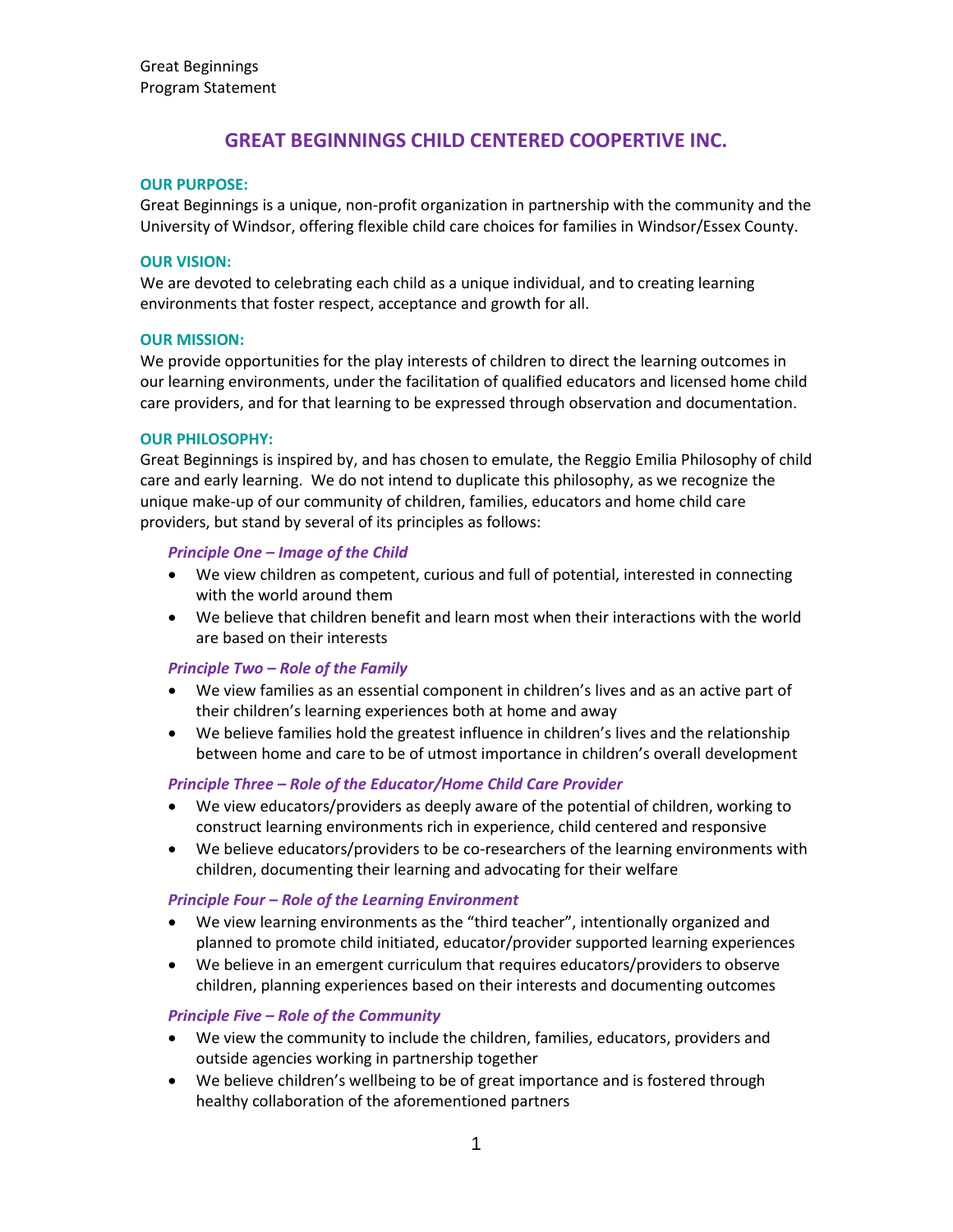Great Beginnings Program Statement

#### **OUR COMMITMENT:**

*We are committed* to providing affordable, accessible, quality childcare to the community of Windsor/Essex County and to the University of Windsor, for children 0-12 years of age.

*We are committed* to the Minster of Education's Policy Statement on Programming and Pedagogy, which intends to strengthen the quality of early learning programs offered to Ontario's families and ensure high quality experiences that lead to positive learning outcomes, child development, health and wellbeing. Further, our philosophy lines up with the Minister's statement regarding children as competent, capable of complex thinking, curious and rich in potential, with their families, educators and home child care providers being competent, capable and rich in experience. (CCEYA 2014, Subsection 55(3))

*We are committed* to Ontario's Pedagogy for the Early Years, "How Does Learning Happen?" (HDLH), a resource endorsed by the Child Care & Early Years Act 2014 (CCEYA), under the direction of the Minister of Education. HDLH promotes a shared understanding of how children learn, what children need and what can be done to help them develop to their full potential. It provides a common language for children, families, educators and providers, along with fostering relationships with each other and with learning environments. HDLH includes goals for children and expectations for early learning programs based on the following four foundations, along with providing reflections on how to create learning environments and experiences where children, families, educators and providers explore, question and learn together.



•Suggests a state of being involved and focused. Skills are being developed, such as problem solving, creative thinking, and innovating, which are essential for learning and success in school and beyond.

Expression

Well-Being

eagement

Belonging

•Through their bodies, words, and use of materials, children develop capacities for increasingly complex communication. Opportunities to explore materials and language rich environments, support creativity, problem solving, mathematical and literacy skills.

•Addresses the importance of physical and mental health and wellness. It incorporates capacities such as self-care, sense of self, and self-regulation skills.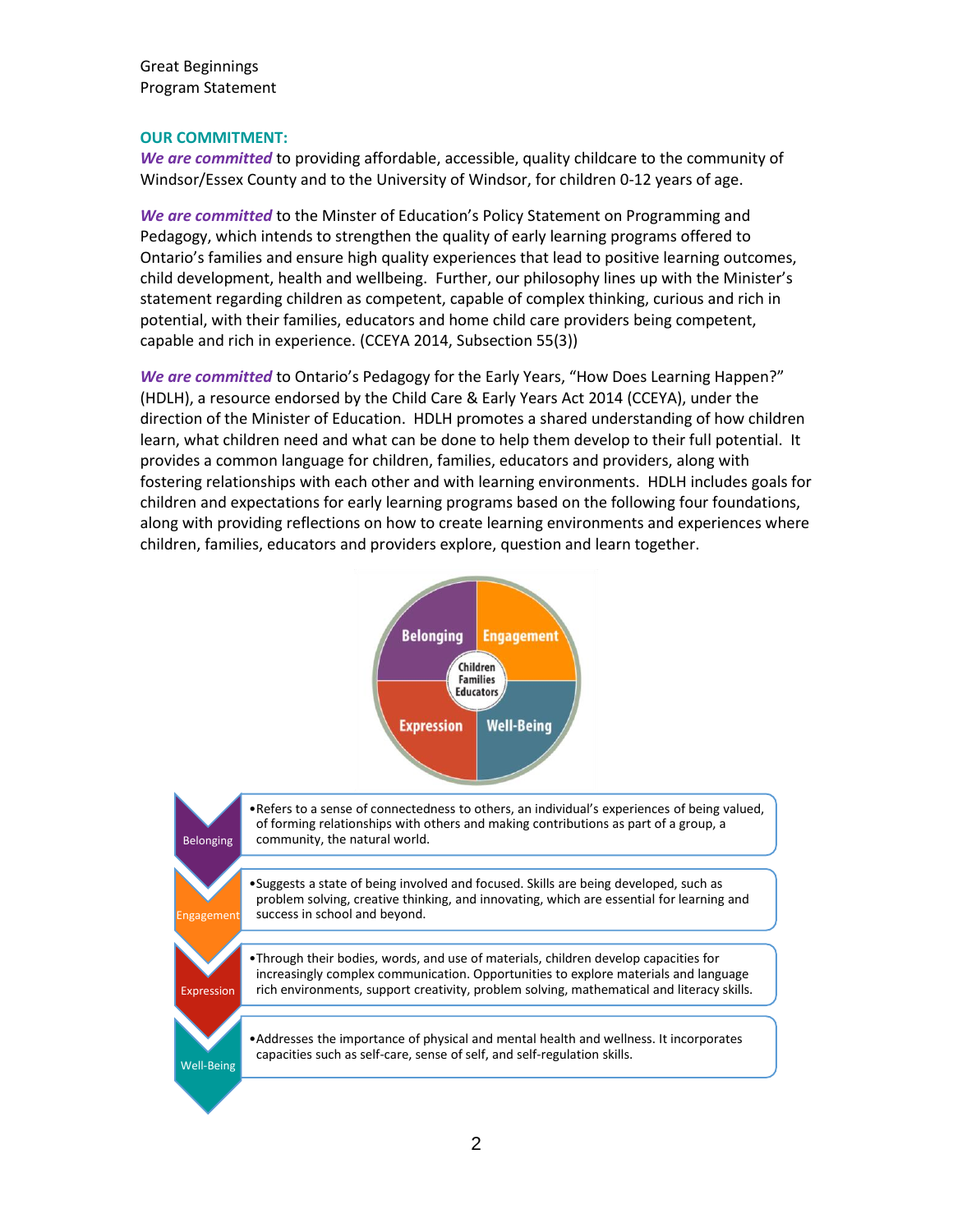# **OUR PROGRAM STATEMENT:**

Our Program Statement falls in accordance with the CCEYA 2014 (46(1) to (5) of Regulation 137/15) and outlines the goals and approaches we will take to ensure that our programming and pedagogy is consistent with the Minister of Education's Policy Statement. Further, our Program Statement lines up with our purpose, vision, mission, philosophy and commitment.

| <b>GOALS</b>                                                                                                                                  | <b>APPROACHES</b>                                                                                                                                                                                                                                                                                                                                                                                                                                                                                                  |
|-----------------------------------------------------------------------------------------------------------------------------------------------|--------------------------------------------------------------------------------------------------------------------------------------------------------------------------------------------------------------------------------------------------------------------------------------------------------------------------------------------------------------------------------------------------------------------------------------------------------------------------------------------------------------------|
| To promote the health, safety, nutrition and<br>well-being of children                                                                        | Provide well balanced snacks/meals that follow Canada's<br>$\bullet$<br>Food Guide (2016)<br>Ensure Safe Food Handling Certification is held by kitchen<br>$\bullet$<br>staff<br>Require educator/provider training in First Aid/CPR<br>$\bullet$<br>Conduct monthly fire/emergency drills and inspect all safety<br>$\bullet$<br>equipment<br>Conduct monthly health and safety checks of the facilities<br>$\bullet$<br>and outdoor play spaces<br>Conduct daily health checks on all children upon arrival<br>٠ |
| To support positive and responsive interactions<br>among children, families, educators and home<br>child care providers                       | Greet children and families upon arrival and departure and<br>$\bullet$<br>engage in meaningful conversation<br>Provide warm, responsive interactions throughout the day<br>٠<br>Promote connections between home and learning<br>$\bullet$<br>environments<br>Provide events where children, families and educators come<br>$\bullet$<br>together, creating community                                                                                                                                             |
| To encourage children to interact and<br>communicate in positive ways and support their<br>ability to self-regulate                           | Use open-ended questions/statements to promote<br>$\bullet$<br>communication and active participation in the learning<br>environments<br>Foster early decision making skills by providing choices<br>Explore natural consequences to decisions made<br>Encourage the resolution of conflicts by fostering<br>$\bullet$<br>thoughtfulness and empathy                                                                                                                                                               |
| To foster the children's exploration, play and<br>inquiry                                                                                     | Provide large uninterrupted blocks of play time which foster<br>$\bullet$<br>choice and less transition time<br>Build on children's interests in the learning environment<br>$\bullet$                                                                                                                                                                                                                                                                                                                             |
| To provide child-initiated and adult-supported<br>learning experiences                                                                        | Follow an emergent curriculum approach that follows the<br>$\bullet$<br>children's interests and provides endless choices<br>Observe, document, and reflect on children's engagement<br>$\bullet$<br>with their learning environments and alter or expand<br>accordingly<br>Collaborate with children and families to produce<br>$\bullet$<br>documentation panels and learning stories on experiences<br>in the learning environments                                                                             |
| To plan for and create positive learning<br>environments and experiences in which<br>children's learning and development will be<br>supported | View learning environments as the "Third Teacher"<br>$\bullet$<br>Showcase children's learning in meaningful ways to them<br>Provide thoughtfully organized learning environments to<br>encourage exploration<br>Create aesthetically rich learning environments filled with<br>$\bullet$<br>open-ended materials and loose parts                                                                                                                                                                                  |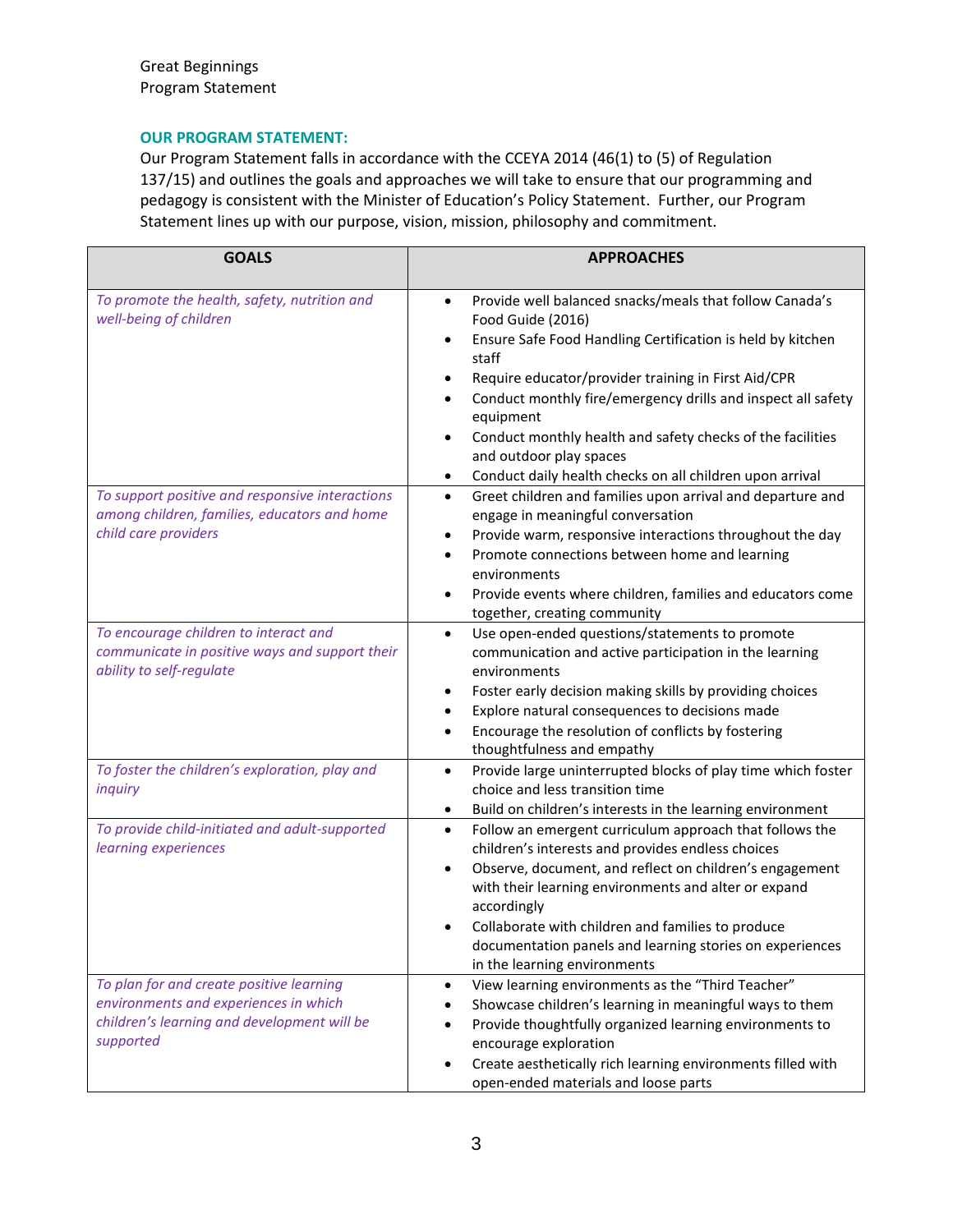| To incorporate indoor/outdoor/active play,<br>rest/quiet time, into the day, and give<br>consideration to the individual needs of children<br>receiving care | Encourage children to participate in large and small group<br>$\bullet$<br>activities, both active and passive, in both inside and outside<br>learning environments<br>Create quiet places and spaces that will be accessible<br>$\bullet$<br>throughout the day<br>Provide scheduled rest/quiet time for younger children<br>$\bullet$                                                                                                                                                            |
|--------------------------------------------------------------------------------------------------------------------------------------------------------------|----------------------------------------------------------------------------------------------------------------------------------------------------------------------------------------------------------------------------------------------------------------------------------------------------------------------------------------------------------------------------------------------------------------------------------------------------------------------------------------------------|
| To foster the engagement of and ongoing<br>communication with families about the learning<br>environments and their children                                 | Engage families in meaningful conversations at arrival and<br>$\bullet$<br>departure times<br>Encourage families to explore documentation around the<br>$\bullet$<br>learning environments, asking questions about what their<br>children are learning<br>Update monthly the main Website and Directors' blog<br>٠<br>Circulate monthly newsletter to families<br>Plan for and offer an annual Open House event<br>$\bullet$                                                                       |
| To involve local community partners and allow<br>those partners to support the children, families,<br>educators and home child care providers                | Provide literature for children, families, educators and<br>$\bullet$<br>providers about community partners<br>Encourage community partners to participate in the learning<br>$\bullet$<br>environments and provide information and support<br>Welcome students from St. Clair College and the University<br>$\bullet$<br>of Windsor to complete their practicums                                                                                                                                  |
| To support educators, home child care providers<br>and others who interact with children in<br>relation to Continuous Professional Learning                  | Encourage participation in professional development<br>$\bullet$<br>opportunities through the City of Windsor<br>Require all educators to register with the College of Early<br>$\bullet$<br><b>Childhood Educators</b><br>Support all educators in the process and completion of the<br>$\bullet$<br>Continuous Professional Learning Program with the College<br>of Early Childhood Educators<br>Provide networking and workshop opportunities for all<br>$\bullet$<br>home child care providers |
| Document and review the impact of the above<br>goals on children, families, educators and home<br>child care providers                                       | Plan weekly meetings for management staff to review the<br>$\bullet$<br>above goals and HDLH in relation to the children, families,<br>educators and home child care providers<br>Plan quarterly staff meetings for management staff and<br>$\bullet$<br>educators to review and discuss goals and HDLH<br>Plan bi-annual network meetings for management staff and<br>home child care providers to review and discuss goals and<br><b>HDLH</b><br>Record minutes for all of the above meetings    |

# **OUR CODE OF CONDUCT:**

Great Beginnings is a community comprised of children, families, educators, home child care providers, staff, students and volunteers. As such, we expect all members of the Great Beginnings community to conduct themselves in a professional, courteous and respectful manner, being sensitive to and accepting of all life experiences and cultural backgrounds.

Further, children benefit from an affirming approach that encourages positive interactions within the Great Beginnings community, as outlined in our Program Statement, rather than from a negative or punitive approach to managing unwanted behaviour. As outlined in the CCEYA 2014 (48(a) to (f) of Regulation 137/15), in relation to interactions with children, the following practices are strictly prohibited in our programs: